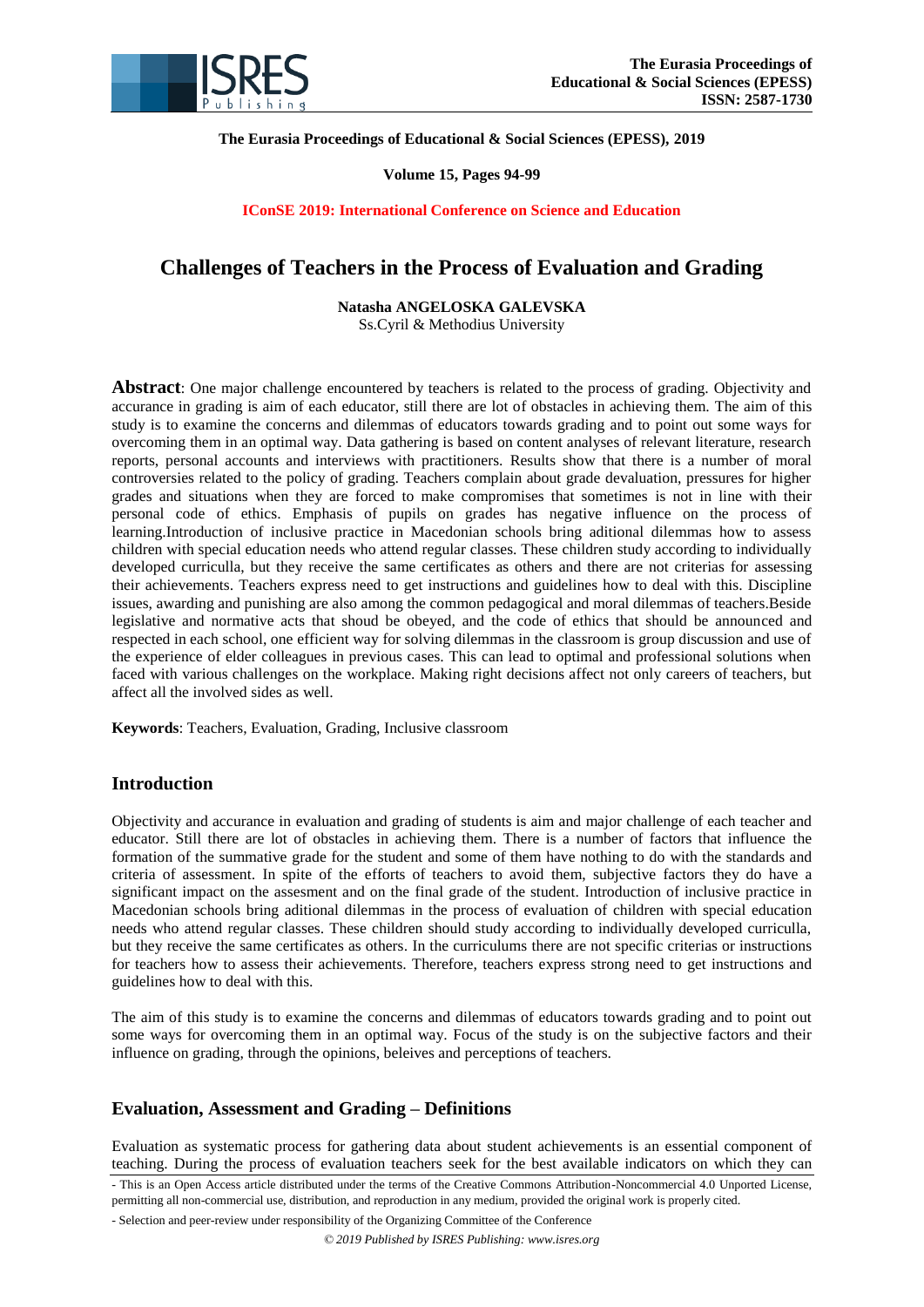decide if goals are being met. Any type of assessment and grading in educational context involves decisions on what can be relevant evidences for a particular situation, how to collect evidence, how to interpret it, and how to communicate with the affected users.The grade is not only used to sum up the achievement of student in the period of time, but it is also a tool for information, motivation and support of learning. Through the evaluation and grading teachers track the level of progress and success of their students.

Through analyses of relevant literature we can find many definitions on assessment. Among variety of definitions we present few of them that match in our context:

Asessment is "the systematic collection of information about student learning, using the time, knowledge, expert ise, and resources available, in order to inform decision about how to improve learning." (Walvoord, 2004)

Dwyer (2008) defines assessment of student learning as "process by which we ascertain through data collection if students have learned the skills, content, and habits of mind that will make them successful; if students are not learning, we decide on changes in the curriculum or teaching strategy to improve learning."

William and Thompson (2008) proposed the terms "formative" and "summative" assessment, given the reason to differentiate the role of evaluation. Formative assessment is introduced as an ongoing process of evaluating students" learning, providing feedback to adjust instruction and learning and to improve the curriculum. It is defined as assessment for learning within a unit of study where the outcomes guide instruction without associated rigid quantifiers such as grades. (Andrade & Cizek, 2010). Summative assessment, on the other hand, is bound to administrative decisions and assigning grades to the tests. Summative assessment is intended to summaries student attainment at a particular time, whereas formative assessment is intended to promote further improvement of student attainment. (Crooks, 2001)

### **Subjective Assessment**

Subjective assessment and bias in grading can be either conscious or unconscious (Malouff, 2008). Subjective assessment depends on different factors that can be divided in three main categories:

a) Factors that depends on the student's response to teachers' questioning such as:

- verbal abilities of the student,
- ability to perceive and to use perceived data,
- emotional resistance,
- clarity and certainty in the given answers
- other factors related to student behaviour and response that can influence teacher"s opinion about student knowledge

b) Factors related to the teacher as a "tool" for measuring. In this category we can list a number of teacher – related factors such as:

- teacher's tendency to raise or lower the assessment criteria on his own personal perception and thus gain the reputation of a 'strict' or 'mild' teacher,

- prior experience of teacher with a student. For example, error in grading known as *halo effect* is related to the teacher's tendency to evaluate students on the basis of a previously acquired and constructed opinion of them. As Rasmussen explain "in the classroom, teachers are subject to the halo effect rating error when evaluating their students. For example, a teacher who sees a well-behaved student might tend to assume this student is also bright, diligent, and engaged before that teacher has objectively evaluated the student's capacity in these areas. When these types of halo effects occur, they can affect students' approval ratings in certain areas of functioning and can even affect students' grades." (Salkind & Rasmussen, 2008) Halo effect as a cognitive bias is aproved on the empirical results of many other researchers as well. Some physical characteristic such as attractiveness can also influence the process of grading. (Landy&Sigal, 1974; Abikoff, Courtney, Pelham, Koplewicz, 1993;) - similar to the previous factor is the situation when teacher is guided by the opinions of his or her colleagues previously given to that student. For example, some assigned status of student, such as being labeled as gifted or with learning difficulties can lead to bias grading.

- in many situations teacher builds the evaluation criteria according to the answers given by other students during their oral or written interogation. The same answer of a student can be rated higher in the group of students with poor marks or can be lower among excellent students.

- other possible cases occur when the teacher equally evaluates all the answers, unable to make difference between the important from the less important or sometimes evaluates everything with an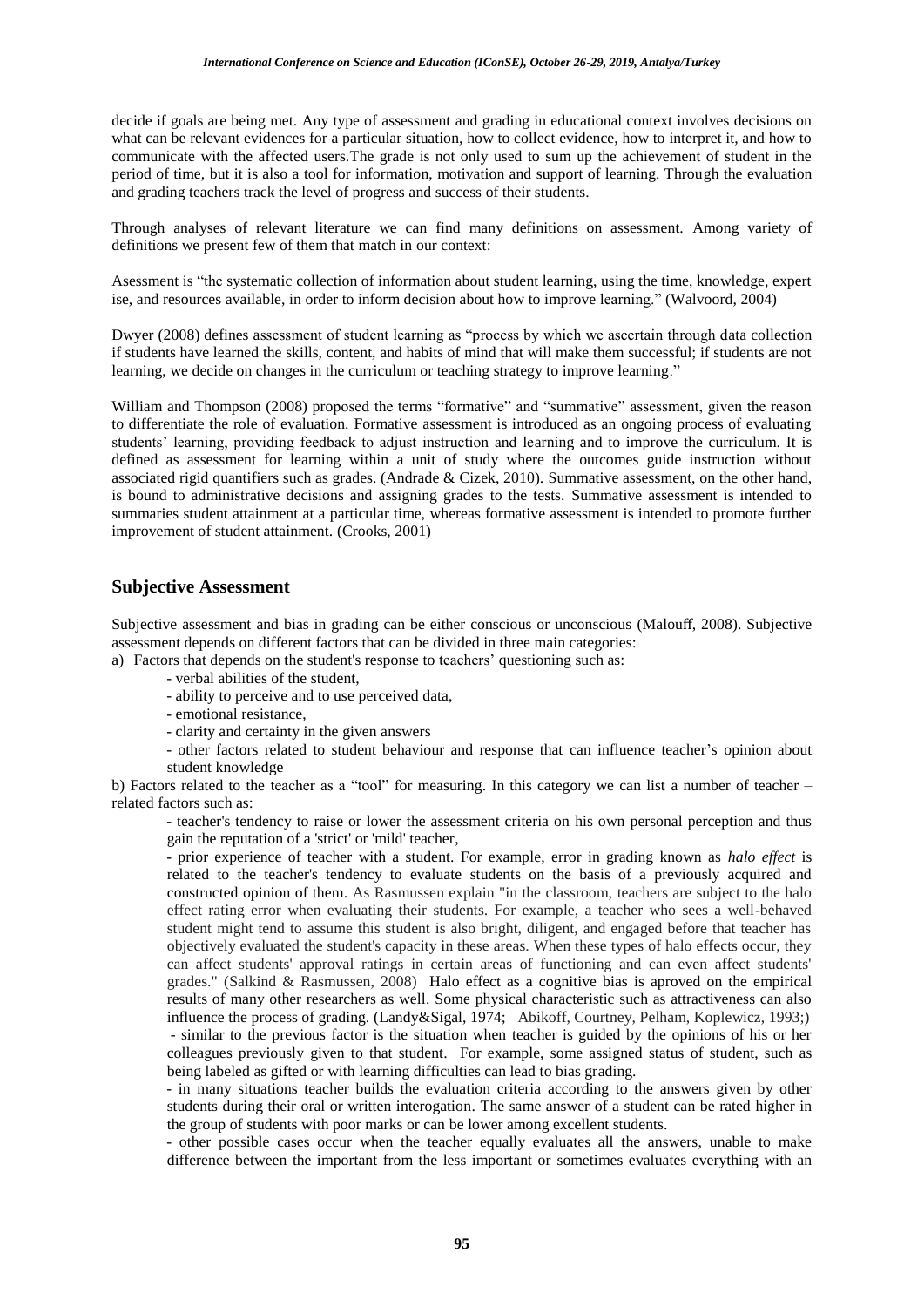average grade. Opposite situation is when the teacher goes too deep and makes a great distinction in the student responses with more than five grades;

c) Factors that depend on the interrogation and evaluation technique that are used. Oral interrogation depends on how suggestive or strict the teacher is during the interrogation, when does it happens, how much is teacher involved in the discussion, how much he supports the student answer, what type of questions are used and other factors. The same errors as in oral questioning are possible during written interrogation. However, written questioning excludes empathy between the student and the teacher and gives students the opportunity to answer the same questions.

### **Assessing Children with SEN**

In the last decade, the concept of inclusive education has been promoted and accepted as a new model of organized teaching and learning that implies creating an inclusive culture, building up an inclusive policy and developing inclusive practices in schools. Assessing the educational development of children with special needs is very challenging for the teachers and they often express the need for accurate and precise guidance in applying the assessment practices in the inclusive classrooms. The best way to improve learning for a diverse range of learners is through appropriate, reliable and valid assessment in the classroom. This is especially important issue for Macedonian teachers because inclusive practice is accepted in all schools. (Angeloska-Galevska & Ilić-Pešić, 2018). The problem is that children with special education needs study according to individually developed curriculla, but they receive the same certificates as others and in the curriculums there are not criterias or instructions how to assess their achievements.

When working with special children, teachers are encouraged to implement different practices in order to adjust the pace of instruction to match students" capabilities. Teachers in inclusive classrooms can use formative assessment to plan instruction that maximizes learning. That means that teachers are encouraged to use formative assessments at regular intervals throughout a unit of study and depends on the outcomes of students to make immediate planning decisions regarding pace, readiness and needs of students. (Andrade & Cizek, 2010).

In relation to evaluation and assessment teachers should use more children portfolios because they give rich data about child development and its individual abilities, strengths, constraints, interest, motivation and many other personal features. Portfolio can be a useful mean of the assessment of children if it is organized and filled with data of observation, interviews, rating scales, check lists, photos, children products, evidences of direct assessment and other products of children that teacher and parents can use to track children progress in the dynamic period of the early childhood development. In that way it is important portfolio data to be transferred from preschool institutions to elementary schools. Teachers can use these information also to adjust curriculum and teaching according to children readiness to accomplish the teaching goals.

# **Method**

The research problem was investigated with qualitative research strategy in order to obtain in-depth data about the perceptions of teachers toward grading, their dilemmas and the way of thinking in summing up the grades of students. Through their statements we try to identify what are the factors that influent certain grade, especially subjective aspects beside the objective and standardized ones that are defined in pedagogical legislative.

Data gathering is based on content analyses of relevant literature, research reports, personal accounts and interviews with practitioners**.** Interviews with teachers were done with semi-structured protocols that include relevant topics of the research problem. With some of interviewees we conduct the interview several times, covering the topics that additionally provoked us.

#### **Sample**

Sample for content analyses consist of relevant normative acts and documents such as: Laws and ammendmens on primary, secondary and higher education in the last ten years, Guidelines and Rules for assesing issued by the official institutions such as Ministry of Education and Science, State Inspectorate for Education and the Bureau for Development of Education. Subject of analyses were also annual school plans and daily preparation plans of teachers.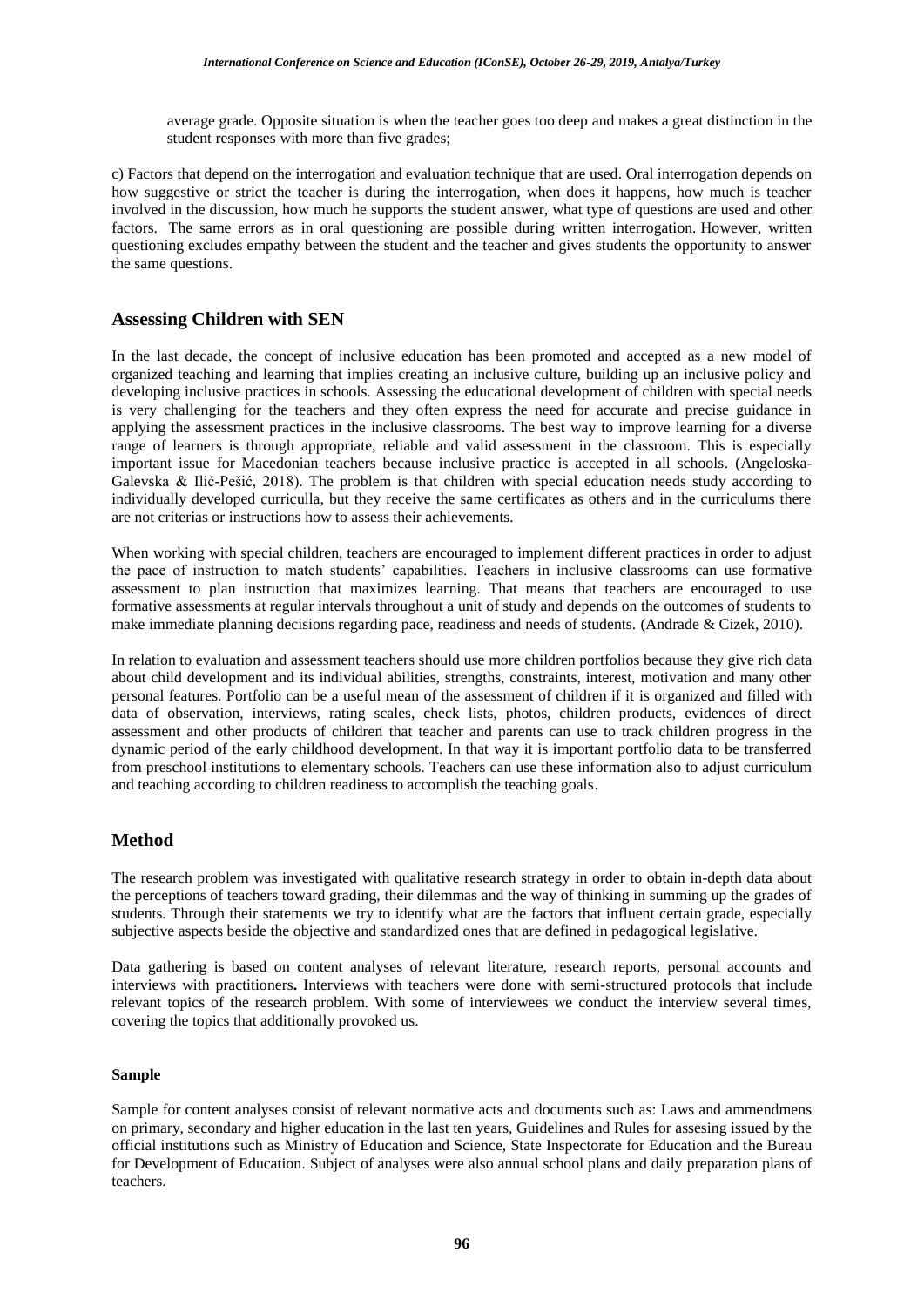Interviews were made with 16 teachers from different arears, urban and rural. Age of the intevieews is between 26 and 41. Seven of them attend postgraduate programs.

#### **Analysing Strategies**

In the qualitative analyses we summarize the results using the strategies for qualitative analyses. First, we browse through all the transcripts, and then we re-read one by one carefully, in details. In this process we make marks about our impressions and label the parts according to the concept that we developed before. In this process of coding we mainly focused on their reflections, concepts and differences in the opinions towards grading. In further phase codes were gathered into categories that we previously defined as relevant. Relevancy of categories was determined on the basis of previous readings and discussions. Main categories in the interview are the following:

- Subjective vs. objective criteria in the process of grading
- Grading of pupils with SEN
- Use of traditional and non-traditional forms of assessment
- Pressure for higher grades and other challenges for teachers in the classroom
- External assessment

All these categories are connected to each other and the order of these categories do not mean hierarchy of their importance. On the bases of the primary data, we tried to make conceptualizations and to produce new knowledge about the grading phenomena.

# **Results**

As qualitative results are broad and extensive, in this paper we present only summarized findings related to some of the defined categories. In presenting the results we try to be unbiased and to present them naturally and neutrally as they were told by the interviewees, without our interpretation.

#### *Category 1. Subjective vs. objective criteria in the process of grading*

All respondents stressed that they try to be objective; they avoid subjectivity and reduce it to minimum. But in further discussion they admit that sometimes subjective criteria are present, that 'it is difficult to avoid them' and "they influence the process of grading".

The factors that were mentioned as significant for grading beside test results were the following:

- When student is committed, responsible and dedicated he can get higher grade despite lower results in the test. Continuous work at home and regular fulfilling the tasks influence higher grade. Consequently avoiding daily tasks and duties reduce the grade.
- The student's interest in a subject, active participation in some activities bring credits to students and on the other hand, disinterested behavior lead to lower grade despite the test results.
- Active participation of students in school events and classroom activities, demonstration of creativity and own ideas contribute to the good marks and passive ones get lower marks
- Non-discipline students and students with bad behavior sometimes get power marks because they disrupt the normal course of instruction;
- Lack of clarity of response, when student looks nervous or uncertain or has poor verbal abilities can lower the grade
- Emotional immaturity is sometimes factor for lower grades.

#### *Category 2. Grading of pupils with SEN*

Teachers who work in inclusive classrooms express strong need to get instructions and guidelines how to evaluate achievements of children with special education needs because these children have same tests as mainstream students although the individualised education plan contains 70% content of the regular one. Most of the teachers do not feel competent to deal with these children and ask for additional trainings and support from professionalists, special educators, logopeds and other specialists.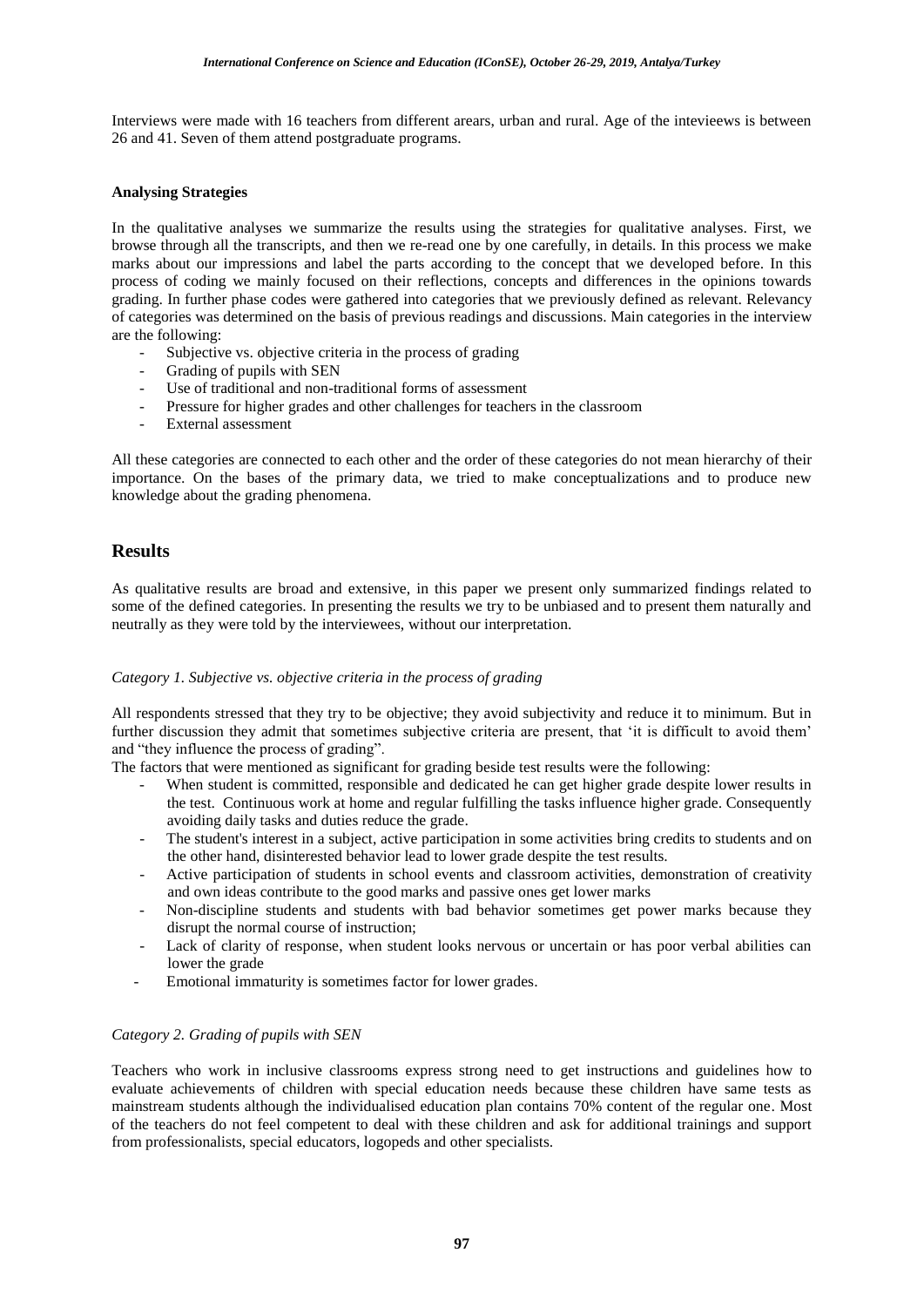According to the responses, there are cases when head teachers of inclusive classrooms try to individualize a grading system for a student with a disability, but other teachers lack knowledge of how to do it or do not put individualized plan in practice. Thus, many students with disabilities receive inaccurate and unfair grades that provide little and meaningful information about their achievement.

Some teachers stated that mainly they can make difference when failure of response is a result of laziness or a result of real problem caused by the child impairment. In these cases, similar responses are graded differently.In order to avoid situations of assessing written test with different criteria, sometimes teachers make adaptation of the test or interrogation techniques. They say that very often testing time for children with SEN is extended or questions are adjusted in accordance with the impairment, for example they print the tests for them with larger fonts and space, or give additional instruction how to fulfill the tasks.

#### *Category 3 .Use of traditional and non-traditional forms of assessment*

Related to the forms of assessment, most of the teachers confirmed that beside the traditional forms, they also use non-traditional forms of assessment. They practice group work in classroom or they give group projects as a home assignment where students are divided in groups of four or five and with joint effort prepare presentation, reports, tableaux or posters of the explored theme. Non-traditional forms of assessment require students to exhibit skills for applying, analyzing, and synthesizing information that is not included in such a way in traditional tests.

Teachers say that students love group works in classroom because this kind of work and assessing brings more fun and less stress for students. The problem is that usually one or two students of the group take care of the whole task. This can be an example of unfair grading when other pupils earn credits on behalf of abilities and work of some outstanding students.

#### *Category 4. Pressure for higher grades and other challenges for teachers in the classroom*

Results show that there is a number of moral controversies related to the policy of grading. Teachers complain about grade devaluation, pressures for higher grades and situations when they are forced to make compromises that sometimes is not in line with their personal code of ethics. Emphasis of pupils on grades has negative influence on the process of learning. Learning for grades and not for knowledge become even more present after introducing of external assessment in Macedonian schools.

Discipline issues, awarding and punishing are also among the common pedagogical and moral dilemmas thet were mentioned by teachers.

# **Conclusion**

All respondents stressed that they try to be objective; they avoid subjective factors in grading and reduce them to minimum. Although these elements are avoided by the teachers, however, they have influenced the formation of the summative grade for the student. These elements have nothing to do with the standards and criteria of assessment, but still they do have a significant impact on the final grade of the student.

Assessment is part of everyday school life and it should be less traumatic for teachers and less painful for students. Using of formative assessment and nontraditional forms of assessment brings teachers quick feedback about their work and about student achievements and guide them to plan the instruction in an optimal way, especially when they work in inclusive classroom with children with special education needs. As much as the students are involved and active in their learning and self assessment, more they will learn.

Beside legislative and normative acts that shoud be obeyed, and the code of ethics that should be announced and respected in each school, one efficient way for solving dilemmas in the classroom is group discussion and use of the experience of elder colleagues in previous cases. This can lead to optimal and professional solutions when faced with various challenges on the workplace. Making right decisions affect not only careers of teachers, but affect all the involved sides as well.